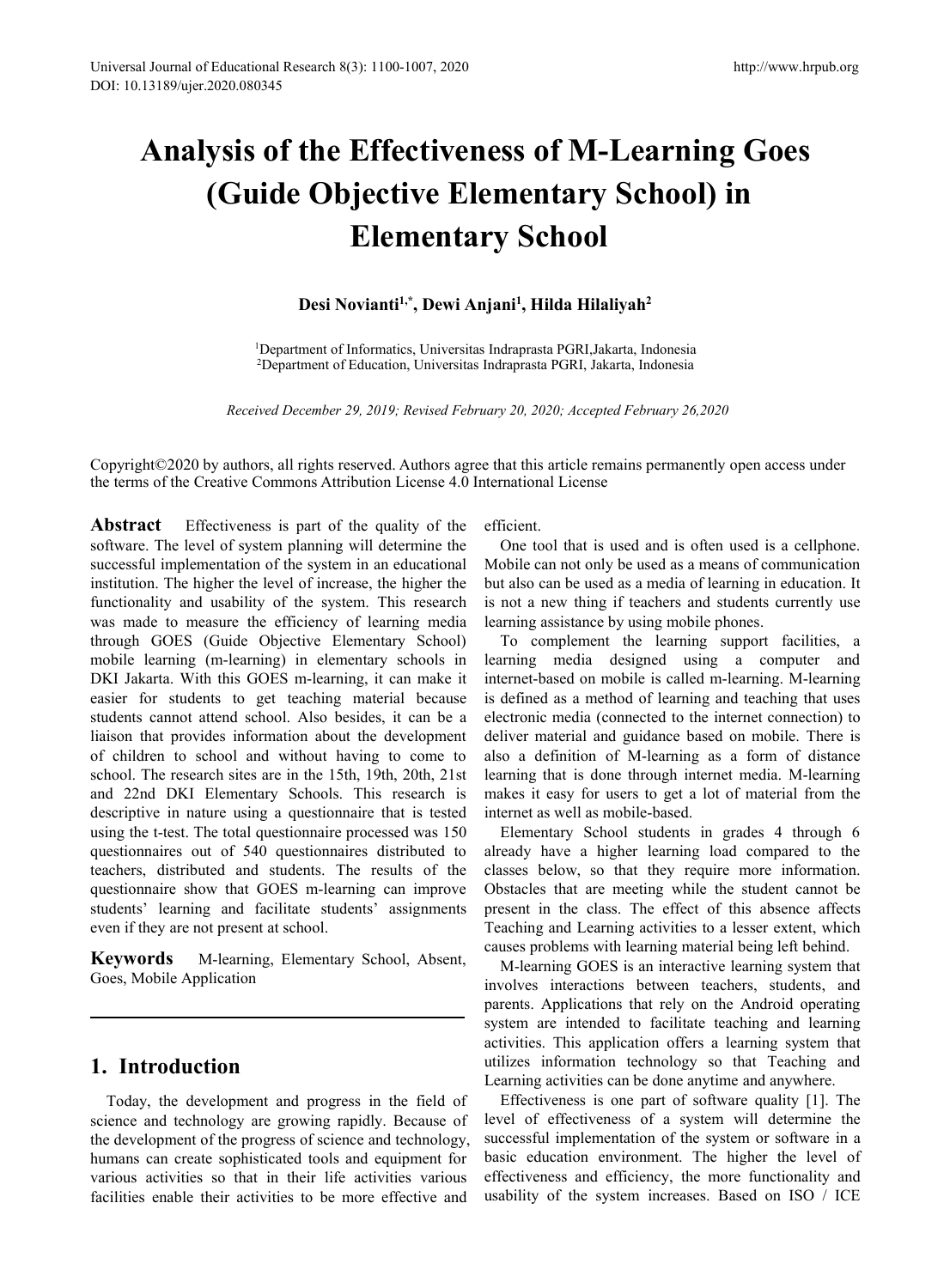Universal Journal of Educational Research 8(3): 1100-1107, 2020<br>9126 regarding software quality, the effectiveness of<br>software can be measured from several factors such as<br>work effectiveness, frequency of errors, completio Universal Journal of Educational Research 8(3): 1100-1107, 2020<br>
9126 regarding software quality, the effectiveness of<br>
software can be measured from several factors such as<br>
work effectiveness, frequency of errors, comple Universal Journal of Educational Research 8(3): 1100-1107, 2020<br>
9126 regarding software quality, the effectiveness of<br>
software can be measured from several factors such as<br>
work effectiveness, frequency of errors, comple Universal Jour<br>
9126 regarding software quality, the eff<br>
software can be measured from several fa<br>
work effectiveness, frequency of errors,<br>
work [1]<br>
This research was made to measure the<br>
learning media through GOES mol

Universal Journal of Educational Research 8(3): 1100-1107, 2020<br>
26 regarding software quality, the effectiveness of<br>
flware can be measured from several factors such as<br>
ork effectiveness, frequency of errors, completion Universal Journal of Educational Research 8(3): 1100-1107, 202<br>
9126 regarding software quality, the effectiveness of<br>
software can be measured from several factors such as<br>
work effectiveness, frequency of errors, complet Universal Journal of Educational Research 8(3): 1100-1107, 2020<br>
9126 regarding software quality, the effectiveness of<br>
software can be measured from several factors such as<br>
work effectiveness, frequency of errors, comple Universal Journal of Educational Research 8(3): 1100-1107, 2020<br>
9126 regarding software quality, the effectiveness of<br>
software can be measured from several factors such as<br>
work effectiveness, frequency of errors, comple Universal Journal of Educational Research 8(3): 1100-1107, 2020<br>
9126 regarding software quality, the effectiveness of<br>
software can be measured from several factors such as<br>
work effectiveness, frequency of errors, comple 9126 regarding software quality, the effectiveness of software can be measured from several factors such as work effectiveness, frequency of errors, completion of work [1] This research was made to measure the efficiency o 9126 regarding software quality, the effectiveness of<br>software can be measured from several factors such as<br>work effectiveness, frequency of errors, completion of<br>work [1]<br>This research was made to measure the efficiency o 9126 regarding software quality, the effectiveness of software can be measured from several factors such as work effectiveness, frequency of errors, completion of work [1] This research was made to measure the efficiency o **2. Literature Review**<br> **2. Literature Review School**<br> **2. Literature Conserved School School School School School School School School School School School School School School School School Also besides, it can be a liai** This research was made to measure the eincrearcy of<br>
learning media through GOES mobile learning<br>
(m-learning) in elementary schools in DKI Jakarta. With<br>
this GOES m-learning, it can make it easier for students to<br>
get te Fraction is a more interactive system that<br>
the action matter interactive system that the discussed students cannot attenting material because students cannot attenting to come to school.<br>
Literature Review and the develop

this GOES m-learning, it can make it easier for students to<br>get teaching material because students cannot attend<br>information about the development of children to school<br>and without having to come to school.<br>**2.** Literature get teaching material because students cannot attend<br>
school. Also besides, it can be a liaison that provides<br>
information about the development of children to school<br>
and without having to come to school.<br>
<br> **2. Literatur** School. Also besides, it can be a liaison that provides<br>
information about the development of children to school<br>
and without having to come to school.<br>
<br> **2. Literature Review**<br>
<br> **3. Conde Objective Elementary School)**<br> information about the development of children to school<br>
and without having to come to school.<br>
<br> **2. Literature Review**<br>
<br> **GOES (Guide Objective Elementary School)**<br>
<br>
GOES M-learning is a more interactive system that<br>
<br> **Example exams and book and the control of the control of the sample exams and parents are application in this application in this application in the sample exams and bomework. In this application in the sample exams and b 2. Literature Review**<br> **GOES (Guide Objective Elementary School)**<br>
GOES M-learning is a more interactive system that<br>
involves teachers, students, and parents of students.<br>
Activities undertaken in this application inclu **2. Literature Review**<br> **GOES** (Guide Objective Elementary School)<br>
GOES M-learning is a more interactive system that<br>
involves teachers, students, and parents of students.<br>
Activities undertaken in this application inclu **2. Literature Review**<br> **GOES (Guide Objective Elementary School)**<br> **GOES** M-learning is a more interactive system that<br>
involves teachers, students, and parents of students.<br>
Activities undertaken in this application inc **OES (Guide Objective Elementary School)**<br>
GOES M-learning is a more interactive system that<br>
volves teachers, students, and parents of students.<br>
tivities undertaken in this application include the b. Main interface<br>
ther **GOES (Guide Objective Elementary School)**<br>
GOES M-learning is a more interactive system that<br>
involves teachers, students, and parents of students.<br>
Activities undertaken in this application include the b. Main interface<br> STES (Called Capterix Entertainmin, yethox),<br>
involves teachers, students,<br>
Activities undertaken in this application include the b. Main interface<br>
Activities undertaken in this application include the b. Main interface<br> GOES M-learning is a more interactive system that<br>
involves teachers, students, and parents of students.<br>
Activities undertaken in this application include the b. Main interface<br>
teacher uploading materials, exercises, sam Figure 1. This system, too, will provide reports to students.<br>
Show the system in this application include the b. Main interface<br>
then uphoding materials, exercises, sample exams, and This interface is useful<br>
melve to stu Activities undertaken in this application include the b. Main interface<br>teacher uploading materials, exercises, sample exams, and This interface is useful for<br>homework. Students can see the material; do the exercises, appl teacher uploading materials, exercises, sample exams, and This interface is useful<br>homework. Students can see the material; do the exercises, application and each s<br>sample exams and homework. In this application, the sampl homework. Students can see the material; do the exercises,<br>sample exams and homework. In this application, the<br>teacher will also enter the collection time for homework,<br>so students and parents will be reminded of the time<br>

teacher will also enter the collection tim<br>so students and parents will be remin<br>indicated for doing homework have not b<br>The application will sound a warnin<br>smartphone guardians of students and<br>student has not finished the so students and parents will be reminded of indicated for doing homework have not been done<br>The application will sound a warning alarm<br>smartphone guardians of students and parent<br>student has not finished the homework. The tudent has not finished the homework. The alarm will<br>top when the student input data that they have finished.<br>This system, too, will provide reports to student<br>uardians on the results obtained by students at school, so<br>nat



Password<br> **Example 2018**<br> **Assure Main interface**<br> **Assure 1.** Login Interface<br> **Case 1.** Login Interface<br> **Case 1.** Login Interface<br> **Case 1.** Login Interface<br> **Case 1.** Case 2. 21:15<br> **Case 1.** 21:15

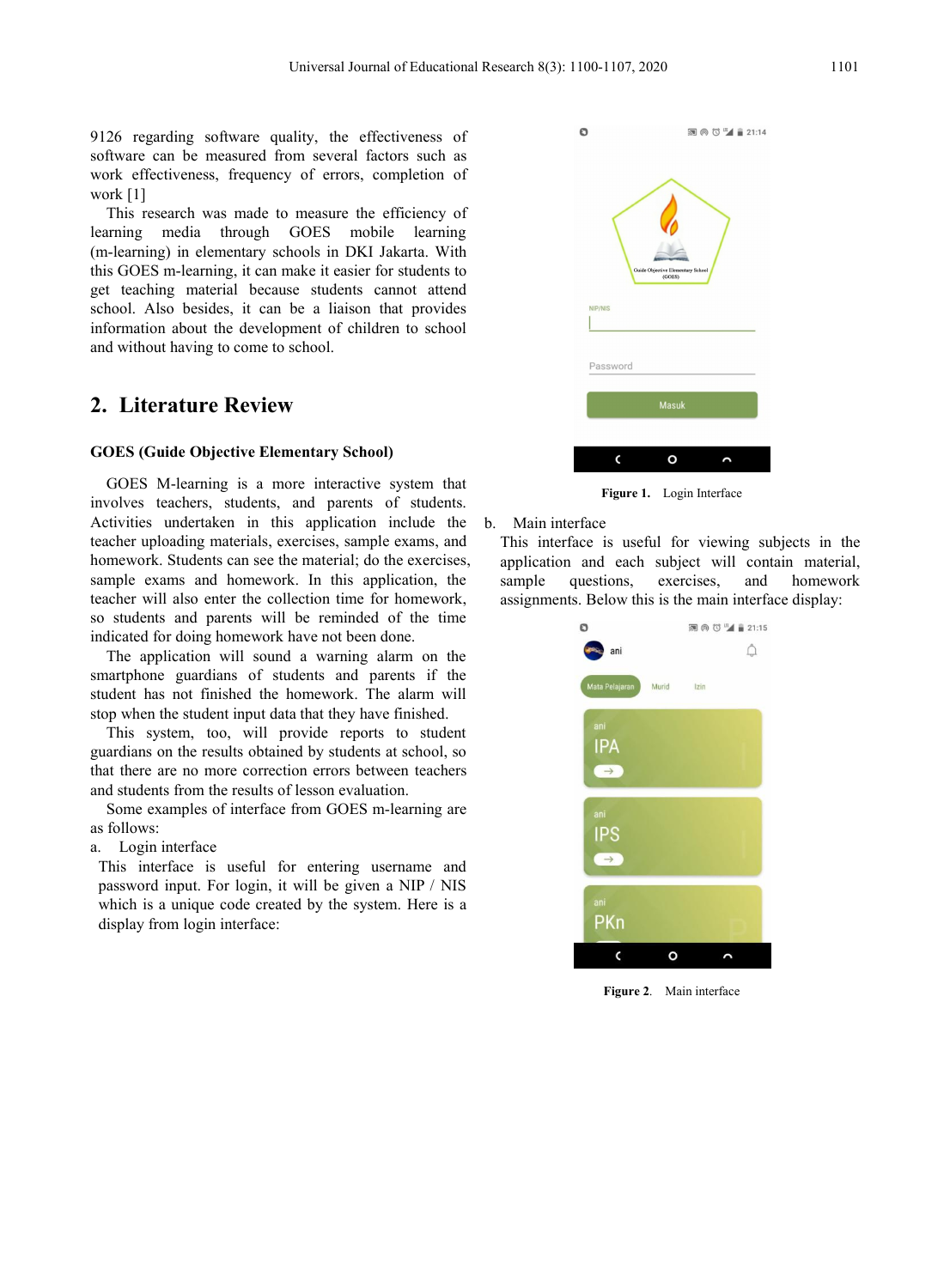### **Effectiveness**

Effectiveness is a measure that states how far targets (quantity, quality and time) have been achieved [2]. Where the greater the percentage of targets achieved, the higher the effectiveness. While [3] explains that effectiveness is the ability to choose the right goals or the right equipment for achieving the goals set. The effectiveness of the level of ability to achieve goals appropriately and well [4] .

Effectiveness is the range of effort of a program as a system with certain resources and means to meet its goals and objectives without disabling the means and resources b and without putting undue pressure on their implementation[5]. In learning, careful planning is needed, making learning tools, choosing strategies, media, and techniques, learning models, and learning evaluations, all of which are mutually sustainable. The need to use effective and innovative learning models so that learning can be varied and run smoothly. The use of the learning model is also adapted to the material to be taught so that the compatibility between the two and all the components is appropriate.

Measurement of learning effectiveness must always be  $\epsilon$ linked to the achievement of learning objectives. Indicators that can be used to determine the effectiveness of learning, namely:

- 1. Accuracy in mastering behavior
- 2. Speed of performance
- 3. Compliance with procedures,
- 4. Performance quantity
- 5. The quality of the final results
- 6. The degree of transfer of learning
- 7. Retention rate.

Learning effectiveness is measured by the ratio between effectiveness and the amount of time spent by students and/or the amount of learning costs and/or learning resources used. Thus there are three indicators to determine the level of effectiveness, namely:

- 1. Time
- 2. What is the amount of time required by students to achieve goals that have been set
- 3. Personnel
- 4. How many personnel are involved in **Research Sites** implementing learning?
- 5. Learning resources
- 6. How to use learning resources that are designed for learning

The answers to these questions will give an idea of the level of efficiency of the learning program.

### **Effectiveness Approach**

The effectiveness approach is used to measure the extent to which the activity is effective. There are several approaches used for effectiveness, namely:

a. Target Approach

This approach is used to measure the extent to which an institution has succeeded in realizing the goals to be achieved. In this approach, the target approach uses a measurement of effectiveness that starts with identifying organizational goals and measuring the level of organizational success in achieving these goals. In addition to achieving goals/targets, the time factor for implementation is also always used in measuring effectiveness. Therefore the effectiveness always contains an element of implementation time. The goal is reached with the right time so the program is effective [6].

Source Approach

This approach measures effectiveness based on the success of an institution in obtaining the various sources it needs and also maintains the situation and system, this is done so that it can run effectively. This approach is based on the theory of the openness of an institution's system to its environment, because an institution has an even relationship with its environment where from the environment sources can be obtained from the institution's input and the resulting output is also cleared to its environment[6].

Process Approach

This approach is used as the efficiency of an internal institution. In an effective institution, the internal process runs smoothly where the activities of the existing parts can run in a coordinated manner. This approach does not pay attention to the environment but focuses on activities carried out on sources owned by institutions that describe the level of efficiency of the institution [6]

# **3. Method**

### **Research Type**

This research uses quantitative, quantitative research as a study that contains an explanation (description) of a valid and objective phenomenon. In this study, the hypothesis test was done using the t-test [7].

In this study, the selected research locations were 15th, 19th, 20th, 21st and 22nd DKI Elementary Schools. The determination of the research location is based on several considerations as follows:

- a. The State Elementary School has facilities and infrastructure that support research.
- b. The State Elementary School is very strategically located for research implementation.

### **Population**

The population in this study are teachers, students, and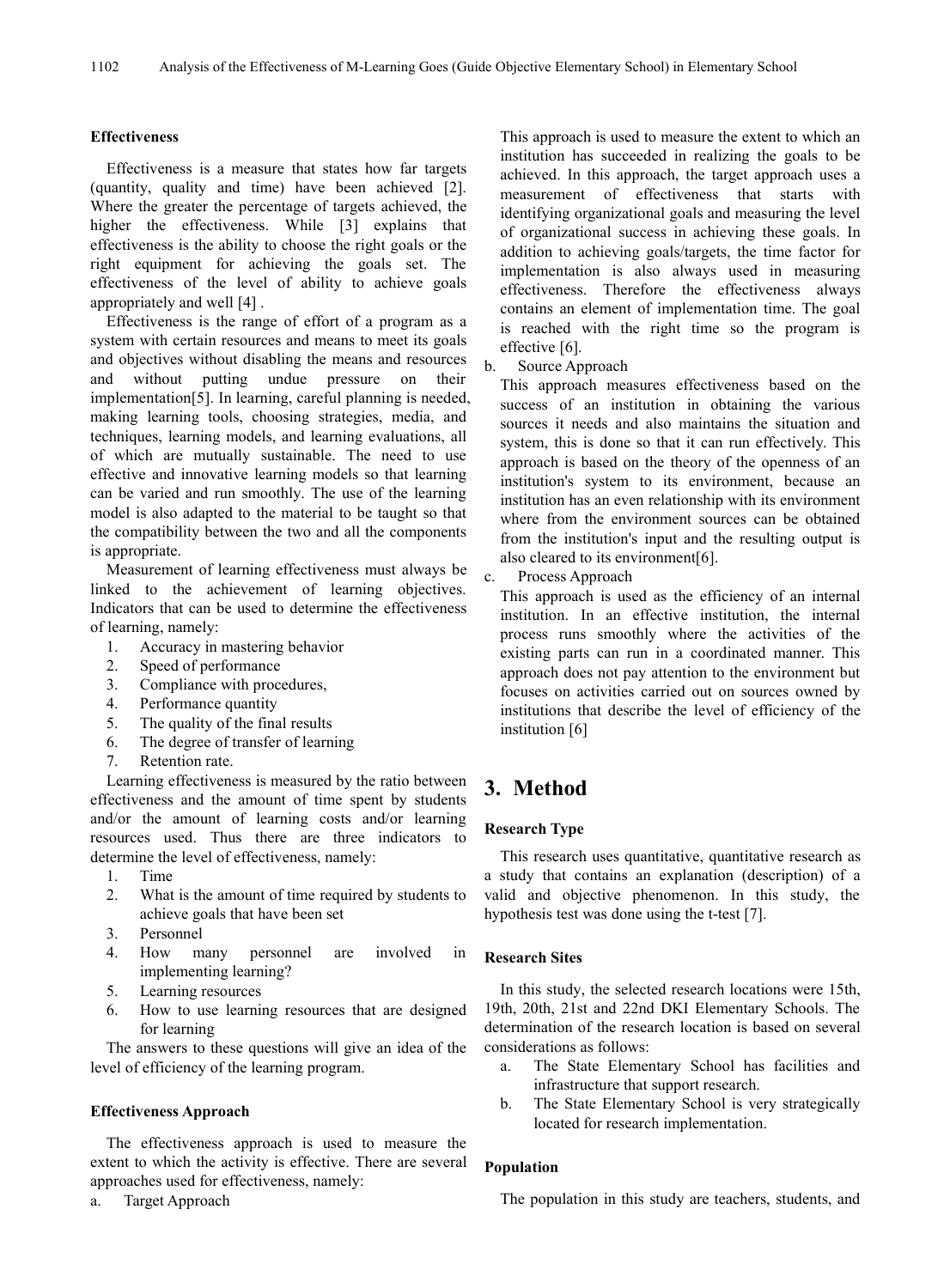Universal Journal of Educational Research 8(3): 1100-1107, 2020<br>
parents who are in 15th, 19th, 20th, 21st and 22nd DKI quantitative and qualitative. Elementary Schools.<br>
Sampling Technique<br>
Sampling Technique Universal Journal of H<br>
parents who are in 15th, 19th, 20th, 21st and 22<br>
Elementary Schools.<br>
Sampling Technique<br>
Researchers used a non-random sampling me

Universal Journal of<br>
parents who are in 15th, 19th, 20th, 21st and 2<br>
Elementary Schools.<br> **Sampling Technique**<br>
Researchers used a non-random sampling m<br>
taking this sample the researchers proces<br>
questionnaires out of 5 Universal Journal of Educational Research 8(3): 1100-1107, 2020<br>
rents who are in 15th, 19th, 20th, 21st and 22nd DKI quantitative and qualitative. Be<br>
the data collection technique<br>
where the data collection technique<br> **m** Universal Journal of Educational Research 8(3): 1100-1107, 2020<br>
parents who are in 15th, 19th, 20th, 21st and 22nd DKI quantitative and qualitative. B<br>
Elementary Schools.<br>
the data collecting primary and secondar<br> **Sampl** Universal Journal of Educational Research 8(3): 1100-1107, 2020<br>
parents who are in 15th, 19th, 20th, 21st and 22nd DKI quantitative and qualitative. I<br>
Elementary Schools.<br> **Sampling Technique**<br> **Sampling Technique**<br>
Rese Universal Journal of Educational Research 8(3): 1100-1107, 2<br>
parents who are in 15th, 19th, 20th, 21st and 22nd DKI quantitative and qualitat<br>
Elementary Schools.<br> **Sampling Technique**<br>
Researchers used a non-random sampl of: rents who are in 15th, 19th, 20th, 21st and 22nd DKI quantitative and quamelementary Schools.<br> **a.** 60 questionnaires out of 180 total questionnaires out of 180 total questionnaires and the distributed to teachers, parents who are in 15th, 19th, 20th, 21st and 22nd DKI<br>tary Schools.<br>**ng Technique**<br>archers used a non-random sampling method. In<br>this sample the researchers processed 150<br>maires out of 540 questionnaires which were<br>ted to teacher rents who are in 15th, 19th, 20th, 21st and 22nd DKI quantitative and quanternatary Schools.<br> **Complementary** Schools.<br> **Complementary** Schools.<br> **Complementary** Schools.<br> **Complementary** and the data collecting primary an tary Schools.<br> **ng Technique**<br>
archers used a non-random sampling method. In<br>
this sample the researchers processed 150<br>
maires out of 540 questionnaires which were<br>
ted to teachers, parents, and students, consisting<br>
60 q collecting primary an<br>
experience the researchers processed 150<br>
ting this sample the researchers processed 150<br>
Analysis of the da<br>
estionnaires out of 540 questionnaires which were with a t-test. Description<br>
consisting **ng Technique**<br>archers used a non-random sampling method. In<br>this sample the researchers processed 150<br>maires out of 540 questionnaires which were<br>ted to teachers, parents, and students, consisting<br>60 questionnaires out of Researchers used a non-random sampling m<br>taking this sample the researchers proces<br>questionnaires out of 540 questionnaires wh<br>distributed to teachers, parents, and students,<br>of:<br>a. 60 questionnaires out of 180 total ques<br>

- 
- 
- 

estionnaires out of 540 questionnaires which were with a t-test. Descriptive<br>tributed to teachers, parents, and students, consisting providing manual codin<br>questionnaires out of 180 total questionnaires frequency table is distributed to teachers, parents, and students, consisting providing manual coding of p<br>
of:<br>
a. 60 questionnaires out of 180 total questionnaires frequency table is arranged<br>
the questionnaires out of 180 total questionna of:<br>
a. 60 questionnaires out of 180 total questionnaires frequency table is arranged<br>
distributed to teachers.<br>
40 questionnaires out of 180 total questionnaires<br>
distributed to parents.<br>
c. 50 questionnaires out of 180 t a. 60 questionnaires out of 180 total questionnaires frequency table in distributed to teachers.<br>
b. 40 questionnaires out of 180 total questionnaires Dependent samples distributed to parents.<br>
c. 50 questionnaires out of

distributed to teachers. The promodents and each of the questionnaires out of 180 total questionnaires compiled the set of the distributed to parents.<br>
C. SO questionnaires out of 180 total questionnaires are also they are **Example 10** to the distributed to parents.<br> **Example 10** total questionnaires are the there is the distributed to students.<br> **Example 10** total questionnaires are the interpret and be interpreted as a sample we<br>
experien distributed to parents.<br>
c. 50 questionnaires out of 180 total questionnaires average of two groups that a<br>
distributed to students.<br> **Research Instruments**<br> **Research Instruments**<br> **Research Instruments**<br> **Research Instr** c. 50 questionnaires out of 180 total questionnaires average of two groups that distributed to students.<br> **Research Instruments** and the interpreted as a experience 2 differen namely measurements both the results of the r distributed to students.<br> **Research Instruments**<br> **Research Instruments**<br>
This study uses a questionnaire as a research instrument are:<br>
to obtain the results of the reliability and validity as well<br>
a. Data is normally d **Research Instruments**<br> **Research Instruments**<br>
This study uses a questionnaire as a research instrument are:<br>
to obtain the results of the reliability and validity as well<br>
a. Data is normally distr<br>
as effective and eff **Example 11**<br> **Research Instruments**<br>
This study uses a questionnaire as a research instrument are:<br>
to obtain the results of the reliability and validity as well<br>
as effective and efficient time. The questionnaire is used Fraction time. The questionnaire is used<br>
lection tool to measure effectiveness.<br>
this questionnaire were compiled by<br>
systematic and structured approach to<br>
open questions. Where for closed<br>
vers provided have been determ tions in this questionnaire were compiled by<br>
in a systematic and structured approach to<br>
semi-open questions. Where for closed<br>
ne answers provided have been determined<br>
by researchers and respondents were not<br>
rovide oth a systematic and structured approach to<br>
emi-open questions. Where for closed<br>
answers provided have been determined<br>
researchers and respondents were not<br>
vide other answers. This study uses a Likert<br>
strongly Agree S<br>
St

| allowed to provide other answers. This study uses a Likert<br>scale which has the following values:<br>Table1. Scoring Table                                                                                                                                                          |                | $\lambda_1 - \lambda$<br>n <sub>2</sub><br>$\boldsymbol{n}_1$                                                                                                                                                                                                                     |
|---------------------------------------------------------------------------------------------------------------------------------------------------------------------------------------------------------------------------------------------------------------------------------------|----------------|-----------------------------------------------------------------------------------------------------------------------------------------------------------------------------------------------------------------------------------------------------------------------------------|
| <b>Scoring Classification</b>                                                                                                                                                                                                                                                         | <b>Score</b>   | where:                                                                                                                                                                                                                                                                            |
| <b>Strongly Agree</b>                                                                                                                                                                                                                                                                 | 5              |                                                                                                                                                                                                                                                                                   |
| Agree                                                                                                                                                                                                                                                                                 | 4              | $x_1$ = Sample average 1                                                                                                                                                                                                                                                          |
| Enough                                                                                                                                                                                                                                                                                | 3              | $x_2$ = Sample mean 2<br>$s_1$ = Standard sample deviation                                                                                                                                                                                                                        |
| Disagree                                                                                                                                                                                                                                                                              | $\overline{2}$ | $s_2$ = Standard sample deviation                                                                                                                                                                                                                                                 |
| <b>Strongly Disagree</b>                                                                                                                                                                                                                                                              | 1              | $s_1^2$ = Sample variance 1                                                                                                                                                                                                                                                       |
| However, researchers only use up to 4 only and<br>eliminate scores of 3 because of the tendency of<br>Indonesians to choose a value of 3 which will cause the<br>assessment to be unfavorable.<br><b>Data Collection Technique</b><br>The data that the researcher wants to obtain is |                | $s_2^2$ = Sample variance 2<br>$r =$ Correlation between two sar<br>According to formula (1), then<br>data used by the sample. In this re<br>grade, so $x_1$ is the student's<br>implementing GOES, and $x_2$ is the<br>after applying GOES.<br>Here is a picture of the t-region |

Research 8(3): 1100-1107, 2020<br>quantitative and qualitative. Because of that researcher,<br>the data collection technique used in this study is by<br>collecting primary and secondary data. Research 8(3): 1100-1107, 2020<br>quantitative and qualitative. Because of that researcher,<br>the data collection technique used in this study is by<br>collecting primary and secondary data.<br>**Data Processing Techniques** Research 8(3): 1100-1107, 2020<br>
1103<br>
1103<br>
1103<br>
1103<br>
1103<br>
1103<br>
1103<br>
1103<br>
1103<br>
1103<br>
1103<br>
1103<br>
1103<br>
1103<br>
1103<br>
1103<br>
1103<br>
1103<br>
1103<br>
1103<br>
1103<br>
1103<br>
1103<br>
1203<br>
1203<br>
1204<br>
1204<br>
1204<br>
1204<br>
1204<br>
1204<br>
1204

Research 8(3): 1100-1107, 2020<br>
11<br>
quantitative and qualitative. Because of that research<br>
the data collection technique used in this study is<br>
collecting primary and secondary data.<br> **Data Processing Techniques**<br>
Analysi Search 8(3): 1100-1107, 2020<br>
antitative and qualitative. Because of that researcher,<br>
e data collection technique used in this study is by<br>
llecting primary and secondary data.<br> **Analysis of the data of this study used a** with a t-test. Descriptive data analysis is processed by Research 8(3): 1100-1107, 2020<br>
1103<br>
quantitative and qualitative. Because of that researcher,<br>
the data collection technique used in this study is by<br>
collecting primary and secondary data.<br> **Data Processing Techniques**<br> quantitative and qualitative. Because of that researcher,<br>the data collection technique used in this study is by<br>collecting primary and secondary data.<br>**Data Processing Techniques**<br>Analysis of the data of this study used a quantitative and qualitative. Because of that researcher,<br>the data collection technique used in this study is by<br>collecting primary and secondary data.<br>**Data Processing Techniques**<br>Analysis of the data of this study used a quantitative and qualitative. Because of that researcher,<br>the data collection technique used in this study is by<br>collecting primary and secondary data.<br>**Data Processing Techniques**<br>Analysis of the data of this study used a antitative and qualitative. Because of that researcher,<br>
e data collection technique used in this study is by<br>
llecting primary and secondary data.<br> **Analysis of the data of this study used a validation test**<br>
th a t-test. the data collection technique used in this study is by<br>
collecting primary and secondary data.<br> **Data Processing Techniques**<br>
Analysis of the data of this study used a validation test<br>
with a t-test. Descriptive data analy collecting primary and secondary data.<br> **Data Processing Techniques**<br>
Analysis of the data of this study used a validation test<br>
with a t-test. Descriptive data analysis is processed by<br>
providing manual coding of primary **Data Processing Techniques**<br>
Analysis of the data of this study used a validation test<br>
with a t-test. Descriptive data analysis is processed by<br>
providing manual coding of primary data derived from<br>
questionnaires. A tab **Data Processing Techniques**<br>
Analysis of the data of this study used a validation test<br>
with a t-test. Descriptive data analysis is processed by<br>
providing manual coding of primary data derived from<br>
questionnaires. A tab Analysis of the data of this study used a validation test<br>with a t-test. Descriptive data analysis is processed by<br>providing manual coding of primary data derived from<br>questionnaires. A tabulation table is made, and then t Analysis of the data of this study used a validation test<br>th a t-test. Descriptive data analysis is processed by<br>oviding manual coding of primary data derived from<br>estionnaires. A tabulation table is made, and then the<br>que

oriding manual coding of primary data derived from<br>estionnaires. A tabulation table is made, and then the<br>equency table is arranged for each category of<br>spondents and each of the questions.<br>Dependent sample t-test, often t estionnaires. A tabulation table is made, and then the<br>equency table is arranged for each category of<br>spondents and each of the questions.<br>Dependent sample t-test, often termed Paired Sample<br>fest, is a type of statistical cy table is arranged for each category of<br>lents and each of the questions.<br>mdent sample t-test, often termed Paired Sample<br>is a type of statistical test that aims to compare the<br>of two groups that are in pairs [8]. Paired spondents and each of the questions.<br>
Dependent sample t-test, often termed Paired Sample<br>
Fest, is a type of statistical test that aims to compare the<br>
erage of two groups that are in pairs [8]. Paired samples<br>
n be inter mdent sample t-test, often termed Paired<br>is a type of statistical test that aims to comp<br>of two groups that are in pairs [8]. Paired s<br>interpreted as a sample with the same sub-<br>measurements before and after treatment [9<br> For the transformation and the transformation of the same subject but<br>perience 2 different treatments or measurements, measurements before and after treatment [9].<br>The requirements before and after treatment [9].<br>The requ

are:

- 
- 
- 

(interconnected or paired)  
\nc. The type of data used is numeric and categorical  
\n(two groups).  
\nThe t-test formula used for paired samples is [10]:  
\n
$$
t = \frac{\bar{x}_1 - \bar{x}_2}{\frac{s_1^2}{n_1} + \frac{s_2^2}{n_2} - 2r(\frac{s_1}{\sqrt{n_1}})(\frac{s_2}{\sqrt{n_1}})}
$$
\nthere:  
\nx<sub>1</sub> = Sample average 1  
\nx<sub>2</sub> = Sample mean 2  
\nx<sub>1</sub> = Standard sample deviation 1  
\ns<sub>2</sub> = Standard sample deviation 2  
\ns<sub>1</sub><sup>2</sup> = Sample variance 1  
\ns<sub>2</sub><sup>2</sup> = Sample variance 2  
\nr = Correlation between two samples  
\nAccording to formula (1), there is a variable x as the  
\nta used by the sample. In this research, x is the student's  
\nade, so, x, is the student's average grade before

- 
- 

- $s_1^2$  = Sample variance 1
- $s_2^2$  = Sample variance 2
- 

 $t = \frac{1}{s_1^2 + s_2^2 - 2r(\frac{s_1}{\sqrt{n_1}})(\frac{s_2}{\sqrt{n_1}})}$  (1)<br>
here:<br>  $x_1 =$ Sample average 1<br>  $x_2 =$ Sample mean 2<br>  $s_1 =$ Standard sample deviation 1<br>  $s_2 =$ Standard sample deviation 2<br>  $s_1^2 =$ Sample variance 2<br>  $s_1^2 =$ Sample v  $\frac{31}{n_1} + \frac{32}{n_2} - 2r(\frac{31}{\sqrt{n_1}})(\frac{32}{\sqrt{n_1}})$  (1)<br>
here:<br>  $x_1 =$  Sample average 1<br>  $x_2 =$  Sample mean 2<br>  $s_1 =$  Standard sample deviation 1<br>  $s_2 =$  Standard sample deviation 2<br>  $s_1^2 =$  Sample variance 2<br>  $r =$  Cor *n*<sub>1</sub> *n*<sub>2</sub>  $\sqrt{n_1}$  $\sqrt{n_1}$ <br>where:<br> $x_1 =$  Sample average 1<br> $x_2 =$  Sample mean 2<br> $s_1 =$  Standard sample deviation 1<br> $s_2 =$  Standard sample deviation 2<br> $s_1^2 =$  Sample variance 2<br> $r =$  Correlation between two samples<br>A where:<br>  $x_1$  = Sample average 1<br>  $x_2$  = Sample mean 2<br>  $s_1$  = Standard sample deviation 1<br>  $s_2$  = Standard sample deviation 2<br>  $s_1^2$  = Sample variance 2<br>  $r$  = Correlation between two samples<br>
According to formula ( where:<br>  $x_1$  = Sample average 1<br>  $x_2$  = Sample mean 2<br>  $s_1$  = Standard sample deviation 1<br>  $s_2$  = Standard sample deviation 2<br>  $s_1^2$  = Sample variance 1<br>  $s_2^2$  = Sample variance 2<br>  $r$  = Correlation between two sa x<sub>1</sub> = Sample average 1<br>
x<sub>2</sub> = Sample mean 2<br>
s<sub>1</sub> = Standard sample deviation 1<br>
s<sub>2</sub> = Standard sample deviation 2<br>
s<sub>1</sub><sup>2</sup> = Sample variance 1<br>
s<sub>2</sub><sup>2</sup> = Sample variance 2<br>
r = Correlation between two samples<br>
Accordi  $x_1$  = Sample average 1<br>  $x_2$  = Sample mean 2<br>  $s_1$  = Standard sample deviation 1<br>  $s_2$  = Standard sample deviation 2<br>  $s_1$ <sup>2</sup> = Sample variance 1<br>  $s_2$ <sup>2</sup> = Sample variance 2<br>  $r$  = Correlation between two samples<br>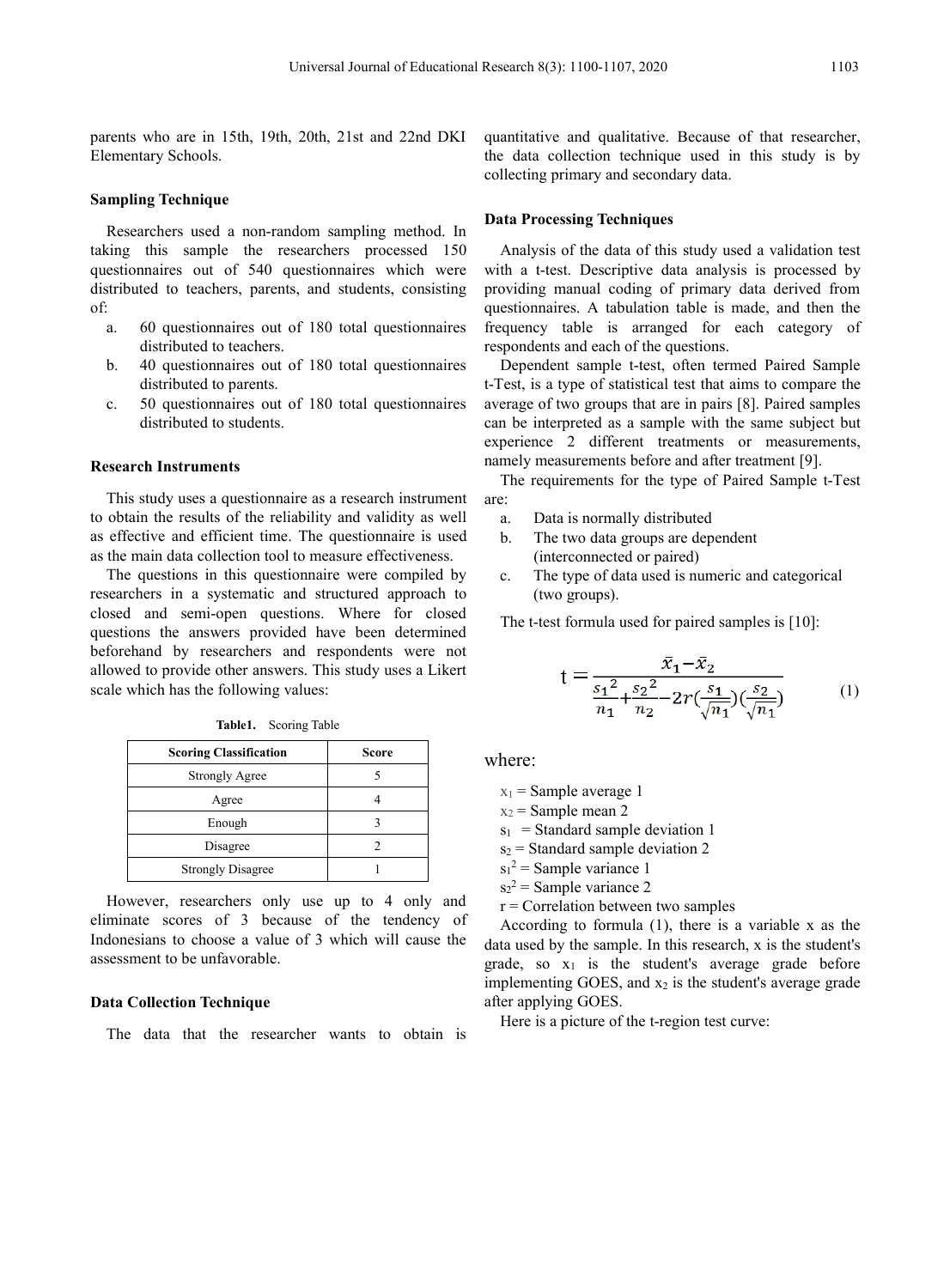

**Figure 3.** Curve the area of the t-test results [11]

Calculation of the t- test will result in a decision. The decision rules of the t-test are:

- a. For correlations  $X_1$  and  $X_2$  are:
	- 1. If  $\alpha = 0.05$  is smaller or equal to sig. or  $\alpha = 0.05 \le$  Sig.] then H<sub>0</sub> is accepted and H<sub>1</sub> is rejected.
	- 2. If  $\alpha = 0.05$  is greater or equal to sig. or  $\alpha = 0.05 \ge$  Sig.] then H1 is accepted and H0 is rejected.
- b. For the t-test is:
	- 1. If tarithmetic  $\leq$  ttable then H0 is accepted and H1 is rejected
	- 2. If tarithmetic  $\geq$  ttable then H1 is accepted and H0 is rejected

Below is the  $t_{table}$  for t-test:

| <b>Table2.</b> Presentation table of t-test distribution |  |
|----------------------------------------------------------|--|
|                                                          |  |

| Pr  | 0.25    | 0.10    | 0.05    | 0.025    | 0.01     | 0.005    | 0.001     |
|-----|---------|---------|---------|----------|----------|----------|-----------|
| df  | 0.50    | 0.20    | 0.10    | 0.050    | 0.02     | 0.010    | 0.002     |
|     | 1.00000 | 3.07768 | 6.31375 | 12.70620 | 31.82052 | 63.65674 | 318.30884 |
| 2   | 0.81650 | 1.88562 | 2.91999 | 4.30265  | 6.96456  | 9.92484  | 22.32712  |
| 3   | 0.76489 | 1.63774 | 2.35336 | 3.18245  | 4.54070  | 5.84091  | 10.21453  |
| 4   | 0.74070 | 1.53321 | 2.13185 | 2.77645  | 3.74695  | 4.60409  | 7.17318   |
| 5   | 0.72669 | 1.47588 | 2.01505 | 2.57058  | 3.36493  | 4.03214  | 5.89343   |
|     |         |         |         |          |          |          |           |
| 115 | 0.67663 | 1.28896 | 1.65821 | 1.98081  | 2.35921  | 2.61926  | 3.16262   |
| 116 | 0.67661 | 1.28889 | 1.65810 | 1.98063  | 2.35892  | 2.61888  | 3.16198   |
| 117 | 0.67659 | 1.28883 | 1.65798 | 1.98045  | 2.35864  | 2.61850  | 3.16135   |
| 118 | 0.67657 | 1.28877 | 1.65787 | 1.98027  | 2.35837  | 2.61814  | 3.16074   |
| 119 | 0.67656 | 1.28871 | 1.65776 | 1.98010  | 2.35809  | 2.61778  | 3.16013   |
| 120 | 0.67654 | 1.28865 | 1.65765 | 1.97993  | 2.35782  | 2.61742  | 3.15954   |

Source : [11]

# **3. Results**

Researchers used a non-random sampling method. In taking this sample the researchers processed 120 questionnaires out of 500 questionnaires which were distributed to teachers, parents, and students, consisting of:

- a. 50 questionnaires out of 180 total questionnaires distributed to teachers.
- b. 30 questionnaires out of 180 total questionnaires distributed to parents.
- c. 40 questionnaires out of 180 total questionnaires distributed to students.<br>With hypotheses H<sub>0</sub> and H<sub>1</sub> are as follows:

 $H_1$  = There is a significant effect using the GOES application

 $H<sub>0</sub>$  = There is no significant effect using the GOES application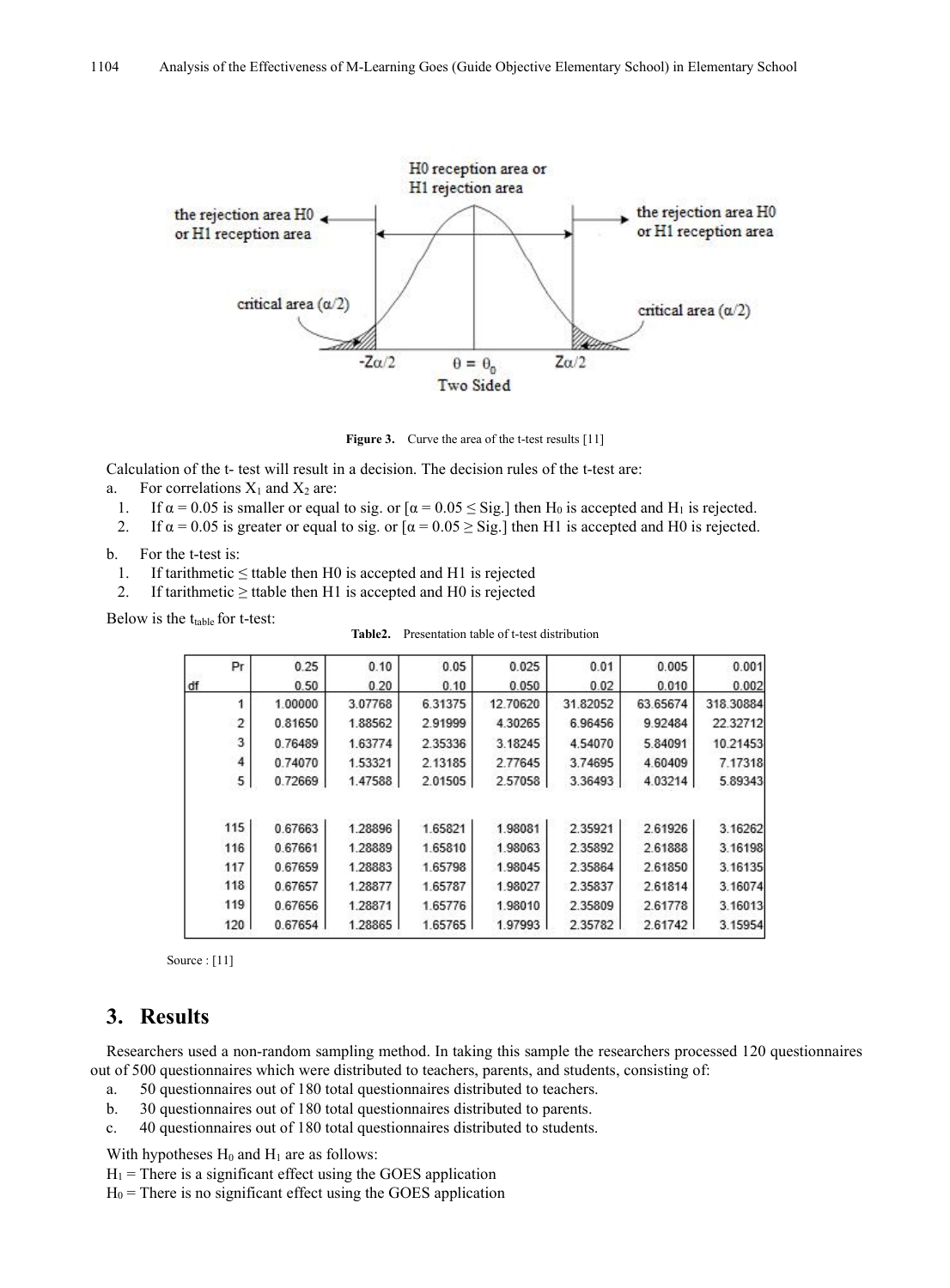# Below is data generated from 120 questionnaires out of 500 total questionnaires distributed:

|--|

|                   | Data                    | <b>Before</b> | ${\bf After}$ | Data       | <b>Before</b> | After  |
|-------------------|-------------------------|---------------|---------------|------------|---------------|--------|
|                   | $\mathbf 1$             | 75            | 85            | 61         | 75            | 75     |
|                   | $\boldsymbol{2}$        | $\rm 80$      | 90            | 62         | $\rm 80$      | 85     |
|                   | $\mathbf{3}$            | 65            | 75            | 63         | $70\,$        | $80\,$ |
|                   | $\overline{\mathbf{4}}$ | $70\,$        | 75            | 64         | 90            | 95     |
|                   | ${\bf 5}$               | 75            | 75            | 65         | $70\,$        | $75\,$ |
|                   | $\bf 6$                 | $80\,$        | 90            | 66         | 75            | 85     |
|                   | $\boldsymbol{7}$        | 65            | 75            | 67         | $\bf 80$      | 90     |
|                   | $\pmb{8}$               | $80\,$        | 75            | 68         | 65            | 75     |
|                   | 9                       | 90            | 90            | 69         | $70\,$        | $75\,$ |
|                   | ${\bf 10}$              | 75            | 70            | ${\bf 70}$ | 75            | 75     |
|                   | 11                      | 60            | 65            | ${\bf 71}$ | $\bf 80$      | $90\,$ |
|                   | 12                      | $70\,$        | 75            | ${\bf 72}$ | 65            | $70\,$ |
| Table 3. continue |                         |               |               |            |               |        |
|                   | 13                      | 75            | 85            | $73\,$     | $80\,$        | 85     |
|                   | 14                      | $70\,$        | 65            | ${\bf 74}$ | 90            | 95     |
|                   | 15                      | $80\,$        | 95            | $75\,$     | 75            | $70\,$ |
|                   | 16                      | 65            | 65            | 76         | 60            | 65     |
|                   | $\bf 17$                | 75            | 80            | $77\,$     | $70\,$        | $75\,$ |
|                   | 18                      | $70\,$        | 80            | ${\bf 78}$ | 75            | 85     |
|                   | 19                      | $80\,$        | 90            | 79         | $70\,$        | 65     |
|                   | ${\bf 20}$              | 65            | 60            | 80         | $\bf 80$      | 95     |
|                   | 21                      | 75            | $75\,$        | 81         | $75\,$        | 85     |
|                   | $\bf{22}$               | $80\,$        | 85            | 82         | $80\,$        | $90\,$ |
|                   | 23                      | $70\,$        | 80            | 83         | 65            | $75\,$ |
|                   | ${\bf 24}$              | 90            | 95            | 84         | $70\,$        | $75\,$ |
|                   | 25                      | $70\,$        | 75            | 85         | 75            | 75     |
|                   | 26                      | 75            | 85            | 86         | 80            | 90     |
|                   | $\bf 27$                | $80\,$        | 90            | 87         | 65            | 75     |
|                   | ${\bf 28}$              | 65            | 75            | 88         | $\bf 80$      | $75\,$ |
|                   | 29                      | $70\,$        | 75            | 89         | 90            | 90     |
|                   | 30                      | 75            | 75            | 80         | 75            | 70     |
|                   | 31                      | $80\,$        | 90            | 91         | 60            | 65     |
|                   | 32                      | 65            | $70\,$        | 92         | $70\,$        | $75\,$ |
|                   | 33                      | 80            | 85            | 93         | 75            | 85     |
|                   | 34                      | 90            | 95            | 94         | $70\,$        | 65     |
|                   | 35                      | 75            | 70            | 95         | $80\,$        | 95     |
|                   | 36                      | 60            | 65            | 96         | 65            | 65     |
|                   | $\mathbf{37}$           | $70\,$        | 75            | 97         | $75\,$        | $80\,$ |
|                   | 38                      | $75\,$        | 85            | 98         | $70\,$        | $80\,$ |
|                   | 39                      | $70\,$        | 65            | 99         | $80\,$        | $90\,$ |
|                   | 40                      | $80\,$        | 95            | 100        | 65            | 60     |
|                   | 41                      | $75\,$        | 85            | 101        | 75            | $75\,$ |
|                   | 42                      | 80            | 90            | 102        | $80\,$        | 85     |
|                   | 43                      | 65            | 75            | 103        | $70\,$        | $80\,$ |
|                   | $\bf 44$                | $70\,$        | 75            | 104        | 90            | 95     |
|                   | 45                      | $75\,$        | $75\,$        | 105        | $70\,$        | $75\,$ |
|                   | 46                      | $80\,$        | 90            | 106        | 75            | 85     |
|                   |                         |               |               |            |               |        |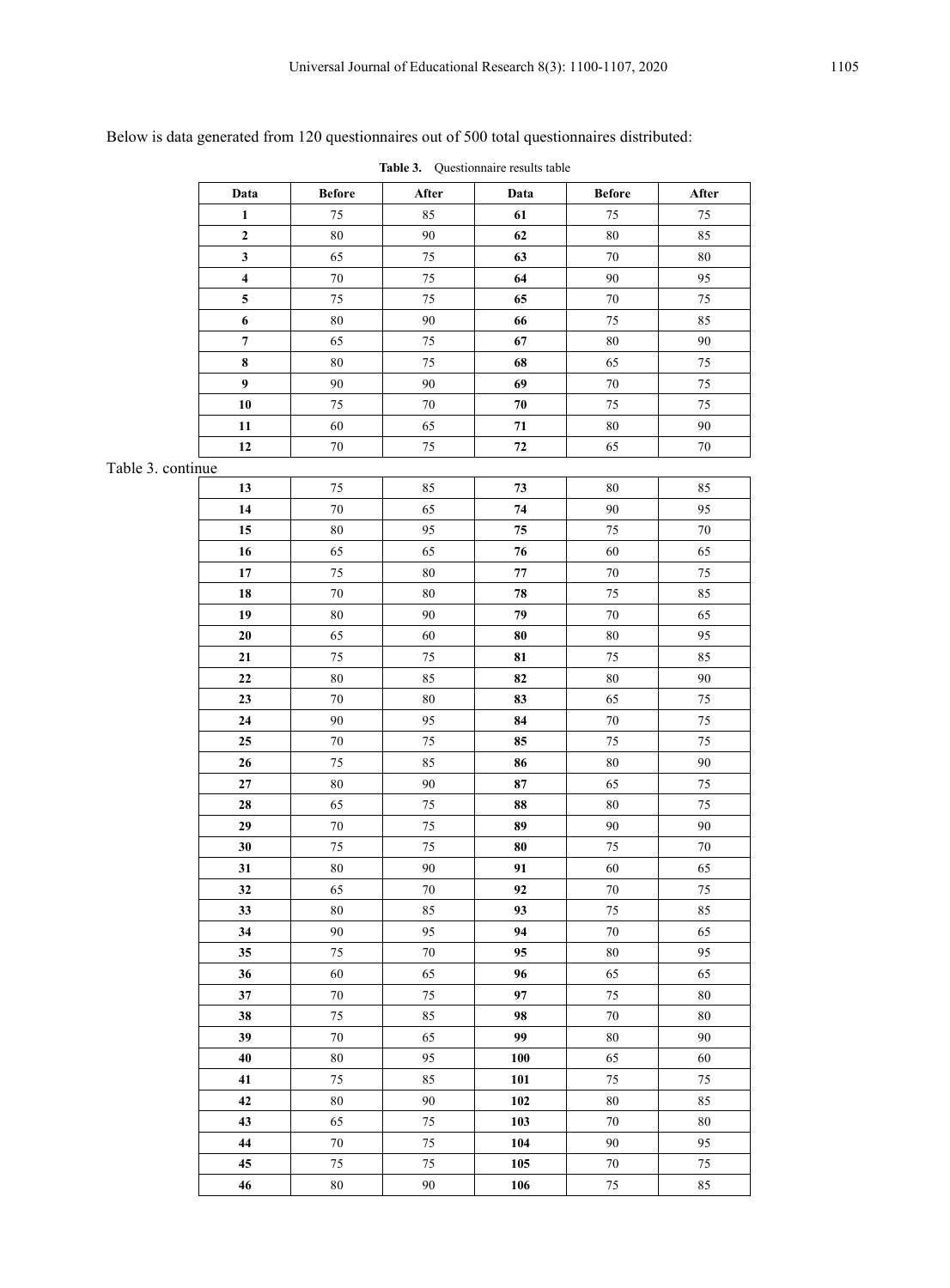| 47 | 65 | 75     | 107 | 80 | 90 |
|----|----|--------|-----|----|----|
| 48 | 80 | 75     | 108 | 65 | 75 |
| 49 | 90 | 90     | 109 | 70 | 75 |
| 50 | 75 | $70\,$ | 110 | 75 | 75 |
| 51 | 60 | 65     | 111 | 80 | 90 |
| 52 | 70 | 75     | 112 | 65 | 70 |
| 53 | 75 | 85     | 113 | 80 | 85 |
| 54 | 70 | 65     | 114 | 90 | 95 |
| 55 | 80 | 95     | 115 | 75 | 70 |
| 56 | 65 | 65     | 116 | 60 | 65 |
| 57 | 75 | 80     | 117 | 70 | 75 |
| 58 | 70 | 80     | 118 | 75 | 85 |
| 59 | 80 | 90     | 119 | 70 | 65 |
| 60 | 65 | 60     | 120 | 80 | 95 |

From the above results, a t-test was carried out and the following output was produced:

### a. Paired samples statistics table results

**Table 4.** Paired samples statistics table on the results of the questionnaire

| <b>Paired Samples Statistics</b> |                                                |       |     |       |      |  |  |  |
|----------------------------------|------------------------------------------------|-------|-----|-------|------|--|--|--|
|                                  | Std. Deviation<br>Std. Error Mean<br>N<br>Mean |       |     |       |      |  |  |  |
|                                  | Effectiveness Before using the GOES<br>App     | 74.00 | 120 | 7.379 | .674 |  |  |  |
| Pair                             | Effectiveness After using the GOES<br>App      | 79.13 | 120 | 9.716 | .887 |  |  |  |

The table above shows the average difference between teaching and learning activities before using the GOES application  $(X_1)$  is 74 with the case being analyzed at 120, the standard deviation is 7,379. Whereas after using the GOES application  $(X_2)$  of 79.13 with a standard deviation of 9,716

b. Paired samples correlations table results

| <b>Paired Samples Correlations</b> |                                                                                        |     |             |      |  |  |
|------------------------------------|----------------------------------------------------------------------------------------|-----|-------------|------|--|--|
|                                    |                                                                                        |     | Correlation | Sig. |  |  |
| air 1                              | Effectiveness Before using the GOES App $\&$<br>Effectiveness After using the GOES App | 120 | .814        | .000 |  |  |

Paired samples correlations table shows the magnitude of the correlation between  $X_1$  and  $X_2$  that is equal to 0.814 with a significance level of 0. Apparently,  $\alpha = 0.05$  is greater than the value of Sig or [0.05> 0], then H<sub>1</sub> is accepted and H<sup>0</sup> is rejected, meaning there is a change in activity teaching and learning after using the GOES application. c. Paired Samples Test table results

**Table 6.** Paired Samples Test Table questionnaire results

| <b>Paired Samples Test</b> |                                                                                           |          |           |            |                         |                                                             |          |     |      |
|----------------------------|-------------------------------------------------------------------------------------------|----------|-----------|------------|-------------------------|-------------------------------------------------------------|----------|-----|------|
| Paired Differences         |                                                                                           |          |           |            | df                      | $\left  \text{Sig.} \left( 2\text{-tailed} \right) \right $ |          |     |      |
|                            |                                                                                           | Mean     | Std.      | Std. Error | 95% Confidence Interval |                                                             |          |     |      |
|                            |                                                                                           |          | Deviation | Mean       | of the Difference       |                                                             |          |     |      |
|                            |                                                                                           |          |           |            | Lower                   | Upper                                                       |          |     |      |
| Pair 1                     | Effectiveness Before<br>using the GOES App<br>- Effectiveness After<br>using the GOES App | $-5.125$ | 5.668     | .517       | $-6.150$                | $-4.100$                                                    | $-9.905$ | 119 | .000 |

The Paired Samples Test table shows at taritmaetic of  $-9,905$  with a Sig level (2-tailed) = 0,000 and df = N-1 =  $120-1 = 119$  so the value of table =  $-1.98010$  at the significance level  $\left[\alpha = 0.05\right]$ . It turns out that t<sub>aritmaetic</sub>

 $t_{table}$  then  $H_1$  is accepted and  $H_0$  is rejected, meaning there is a change in teaching and learning activities after using the GOES application.